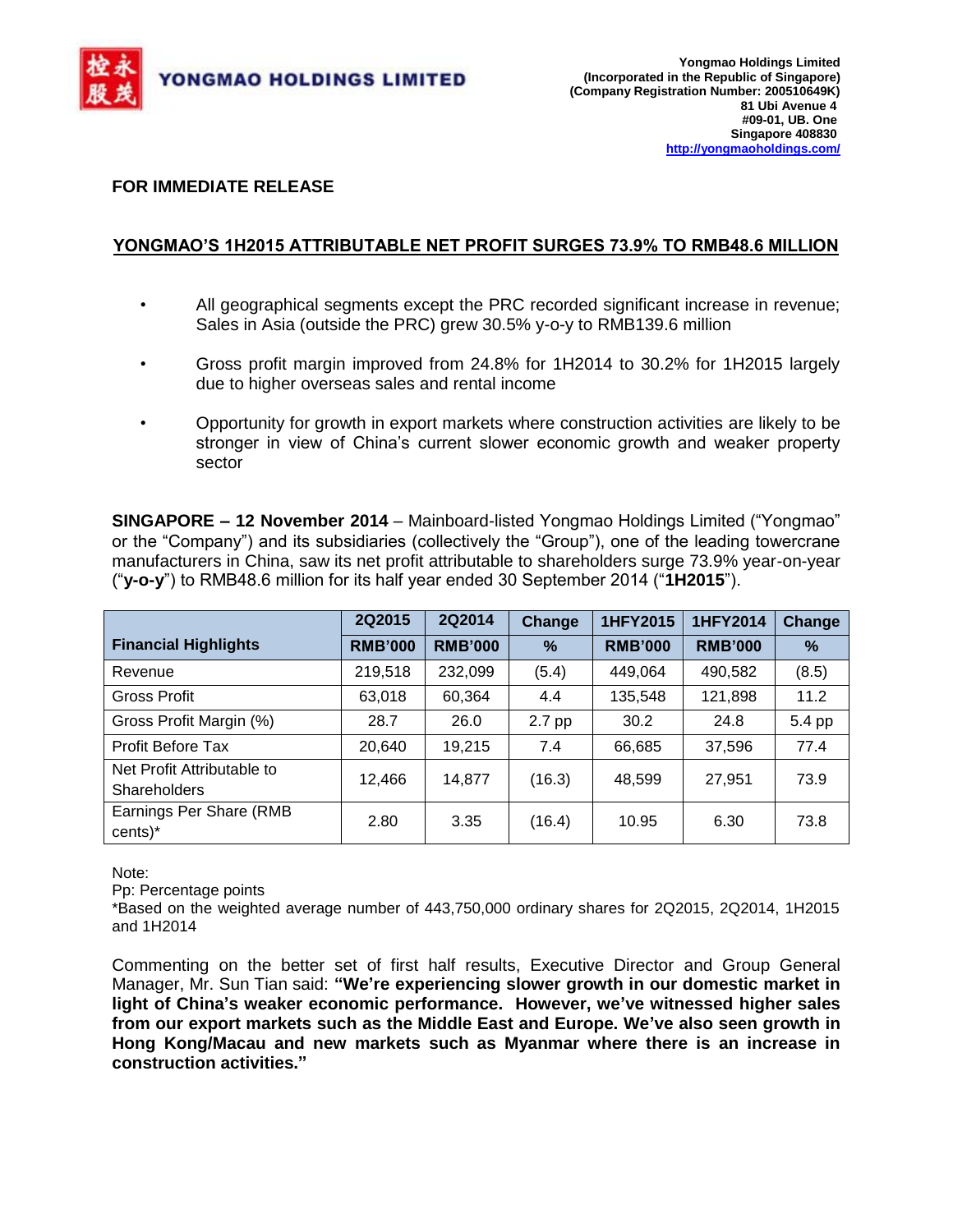

### **FINANCIAL REVIEW**

Total revenue declined 8.5% y-o-y to RMB449.1 million mainly due to a 31.8% y-o-y fall in the PRC sales which constitutes 53.5% of the revenue for 1H2015. Revenue from all geographical segments except the PRC recorded significant increase. Specifically, sales in Asia (outside the PRC) grew 30.5% y-o-y to RMB139.6 million for 1H2015. Sales in the Middle East & Others increased 101.7% y-o-y to RMB41.1 million and sales in USA & Europe rose 150.8% y-o-y to RMB28.2 million for 1H2015.

Gross profit increased 11.2% y-o-y to RMB135.5 million for 1H2015 mainly due to higher average gross profit margin. Gross profit margin improved from 24.8% for 1H2014 to 30.2% for 1H2015 largely due to higher overseas sales and rental income which generated higher margins. Accounting recognition of unrealized profits of RMB14.5 million from previous sales of towercranes and accessories to associated companies now realized upon disposal of these associated companies further adds to the increase.

Total operating expenses fell 4.8% y-o-y to RMB82.5 million for 1H2015. Other operating expenses fell 94.5% y-o-y to RMB0.3 million for 1H2015 largely due to exchange gain and lower property, plant and equipment written off partly offset by higher bank charges.

Other income jumped 619.3% y-o-y to RMB13.6 million for 1H2015 primarily due to the resultant gain of RMB12.1 million upon completion of the restructuring with Tat Hong Holdings Ltd.

As a result of the above, the Group registered a net profit attributable to equity holders of RMB48.6 million for 1H2015 translating into a 73.8% y-o-y spike in earnings per share to RMB10.95 cents.

## **OUTLOOK**

The PRC economy recorded a GDP growth of 7.3 percent in the latest third quarter, reflecting its weakest pace in more than five years, contributed by weaker consumer sentiments, sluggish retail sales, on-going property slump and general slowdown in investment growth. To shore up confidence in the property market and tackle the housing oversupply issue, a joint statement by the People's Bank of China, the Central Bank and the China Banking Regulatory Commission unveiled an eased mortgage measure for home buyers in September. Additionally, statecontrolled banks have also revved up lending to the sector in a bid to bolster the flagging demand.

Looking ahead, to mitigate market risks prevailing in the domestic market, the Group will continue to eye for export growth and concert its efforts to step up marketing activities in the Southeast Asian markets such as Malaysia and new markets like Myanmar. In the East Asia Region, sales and rental of towercranes will continue in line with the increase in infrastructure development in both Hong Kong and Macau and the Group hope to capitalize on the momentum in these regions.

Mr. Sun shared, **"The PRC continues to present business challenges in light of intense competition in the towercrane industry and a slowdown in national fixed assets investment. Presently, China's shift from an investment-led growth to a consumption-led**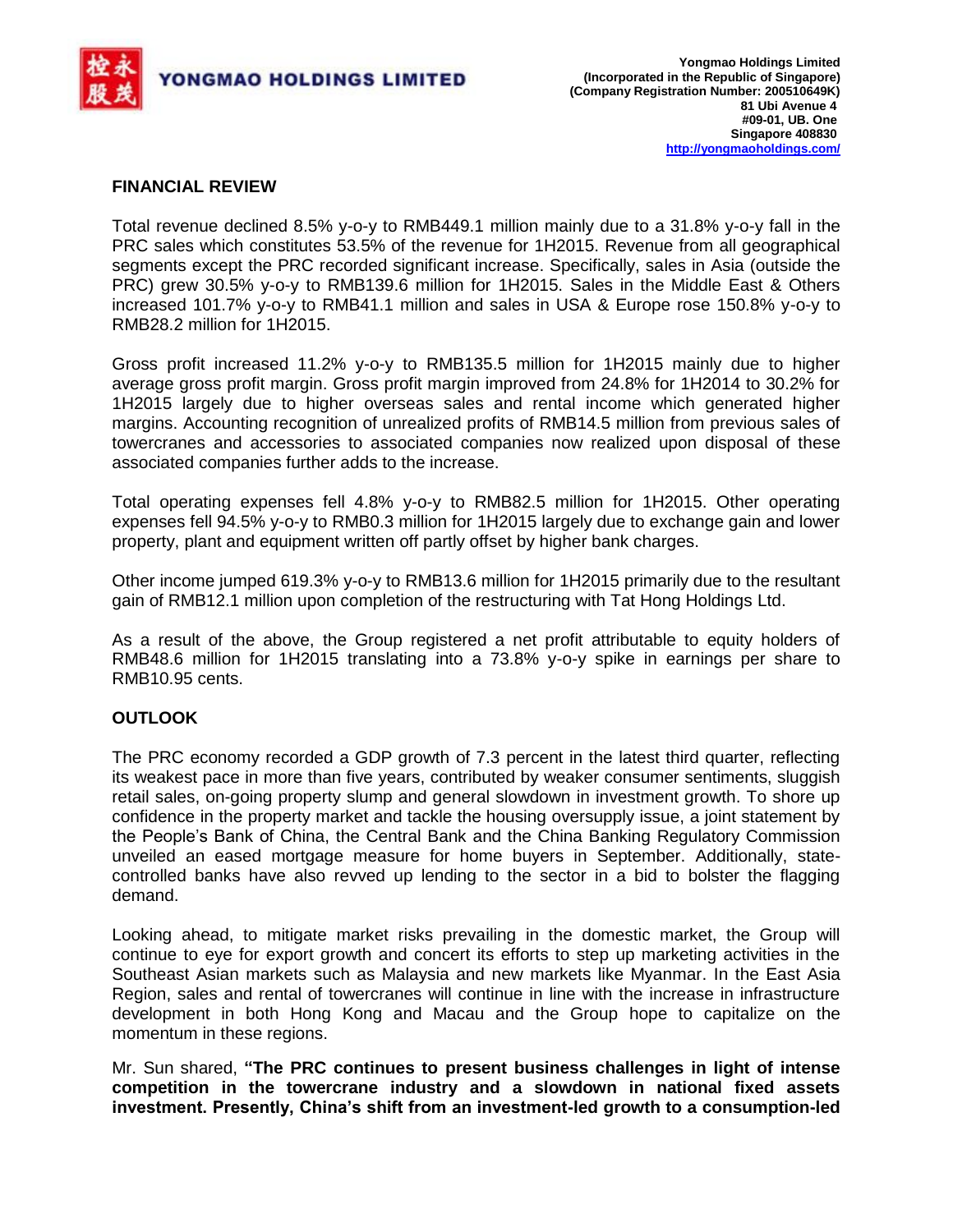

**growth has impacted further development in the infrastructure, real estate and power generation sectors where we supply our towercranes.** 

**In our objective to capture a higher market share overseas, we shall actively promote the Yongmao brand of towercranes in tradeshows in PRC and other Asian emerging economies such as Vietnam and Myanmar where urbanization is increasing at a rapid clip and the infrastructure development is still underdeveloped."**

- End -

### *About Yongmao Holdings Limited*

Yongmao Holdings Limited ("**Yongmao**") is primarily involved in the designing and manufacturing of a wide range of towercranes, components and accessories. Currently, the Group's products are exported to more than 70 countries and sold mainly to construction equipment distributors, construction companies and equipment rental companies in China and the overseas market including America, Africa, Middle East, Europe and other parts of Asia.

Established since 1992, the Group's manufacturing facilities are located in Fushun City, Liaoning Province and Beijing, China. Boasting a product range of about 60 models and submodels of towercranes, the Group is equipped with the capability to manufacture towercranes used in construction sites to lift building materials and equipment.

The Group's towercranes are used in various prominent building and landmark projects in China, namely:

- China National Opera House in Beijing,
- Shanghai South Railway Station,
- Changjiang River Bridge,
- Fujian LNG Project
- Expo 2010 Shanghai.

Notably, the Group is involved in the following overseas projects:

- Imperial Wharf and 22 Marsh Wall projects in the UK
- City of Dreams Casino project
- Studio City project in Macau
- AZ St Jan General Hospital in Belgium
- Gold Coast University Hospital in Australia
- Kai Tak Cruise Terminal in Hong Kong.

Projects in Singapore include Asia Square Tower 1 and 2, South Beach project and various HDB construction projects throughout Singapore.